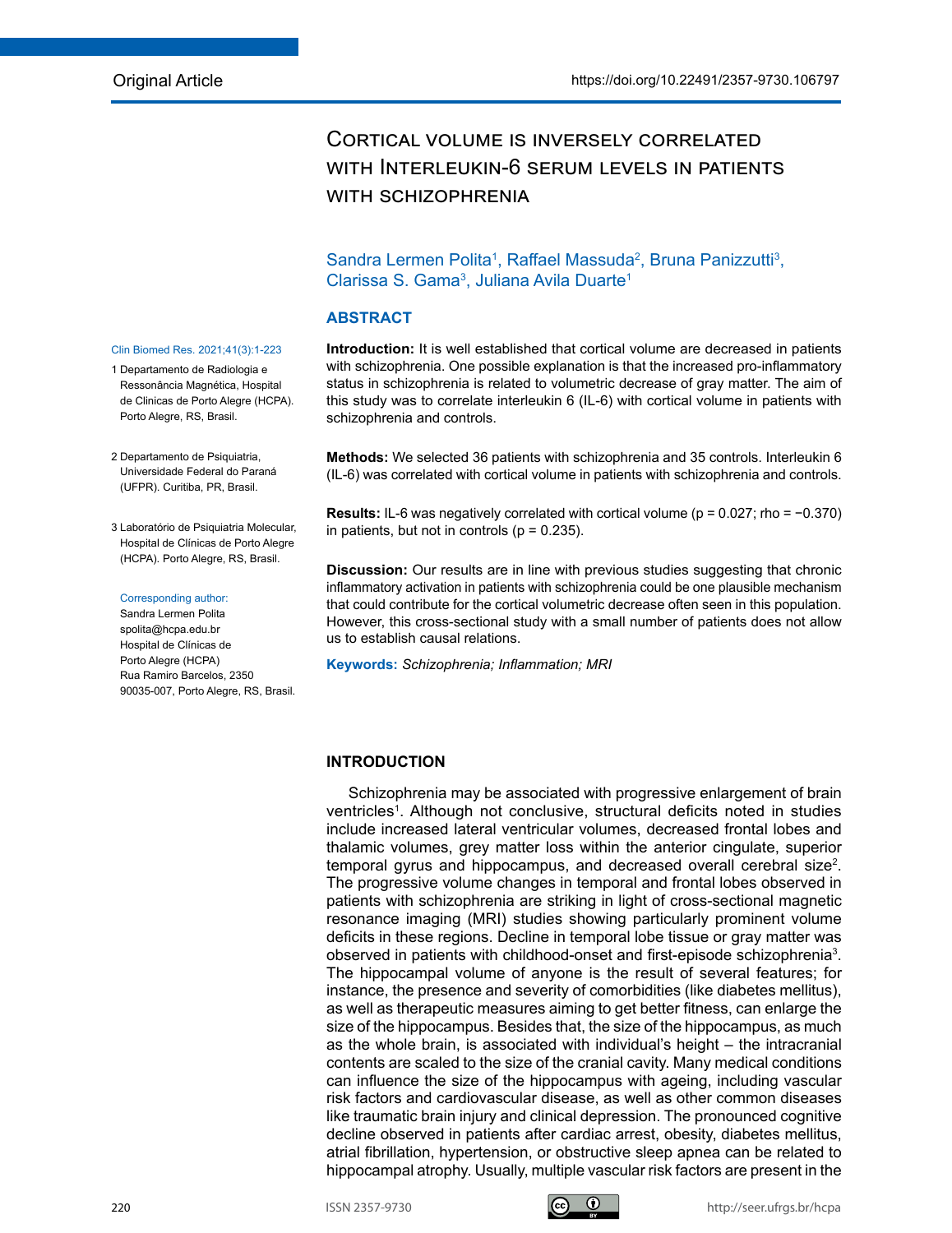same patient and can have synergistic outcomes in the normal ageing of the brain. Nevertheless, a single risk factor can also influence cognitive function through a reduction in the size of the whole brain, and the hippocampus in particular. To exemplify, children with heart failure have a great reduction in hippocampal volume without obesity, hypertension, and other vascular comorbidities<sup>4</sup>.

Cytokines regulate inflammation and coordinate both innate and adaptive arms of the immune system, being important mediators of the cross-talk between the central nervous system and the immune system, which might have implications for clinical psychiatry $^5\!$ .

Examples of cytokines include interleukins (IL) and tumor necrosis factors (TNF). IL-1, IL-6 and TNF-alpha are considered pro-inflammatory, in the sense that they augment the immune response to infection and inflammation by promoting leukocyte recruitment to inflammatory sites and/or by activating inflammatory cells<sup>6</sup>. IL-10 is an anti-inflammatory cytokine that contributes to dampen the immune and inflammatory response<sup>6</sup>. Thiobarbituric acid-reactive substances is one of the well-known secondary products of lipid peroxidation and was used as an indicator of oxidative damage for several diseases<sup>7</sup>.

A chronic inflammatory state with increased levels of pro- inflammatory cytokines and altered levels of Th-1-like and Th-2-like cytokines may characterize schizophrenia<sup>8</sup>. Hypothesized signs of inflammation and monocyte activation include increased levels of pro-inflammatory cytokines, e.g. TNF-α, IL-1 and IL-6, acute phase proteins, and complement factors $^{\rm 9}$ .

Oxidative damage is a mechanism of cellular injury in a number of conditions, including cancer, inflammatory states, and neurodegeneration $10$ . Increased neuronal oxidative stress levels produce deleterious effects on signal transduction, structural plasticity, and cellular resilience, mostly by inducing lipid peroxidation in membranes and direct damage in protein and genes<sup>11</sup>. Neurons and glia are particularly vulnerable to inflammatory processes and redox status, and are dependent on the maintenance of neurotrophic activity<sup>12</sup>. Furthermore, oxidative stress has been identified as a possible element in the neuropathological processes of schizophrenia<sup>13</sup>.

IL-6 has been associated with brain anatomical abnormalities in animal studies. Modeling the association between prenatal infection/inflammation and schizophrenia-related disorders in rodent models of prenatal immune activation has yielded a plethora of experimental data which strongly support the utility of these models in preclinical schizophrenia research. The poly(I:C) model in mice and rats is one of the currently available prenatal immune activation models which holds strong promise in this research area. The heuristic value of the poly(I:C) model for preclinical schizophrenia research is supported because it successfully accounts for several aspects of schizophrenia epidemiology, pathophysiology, symptomatology and treatment<sup>14</sup>. The aim of this study was to correlate interleukin 6 (IL-6) with cortical volume in patients with schizophrenia and controls.

### **METHODS**

Seventy-one subjects were enrolled to this study protocol, 36 patients with schizophrenia (28 males; mean age 37.17 ± 12.05; years of disease 15.56 ± 11.75) and 25 controls (21 males, mean age  $36.97 \pm 13.04$ ). Inclusion criteria for patients and controls have been described elsewhere<sup>15</sup>. All patients received pharmacological treatment by their psychiatrist according to clinical protocols. Written informed consent was obtained from all subjects in accordance with the Declaration of Helsinki and the local ethics committee approved the study protocol.

The Structured Clinical Interview for DSM-IV (SCID) Axis I and Axis II was administered to confirm diagnosis. Sociodemographic, clinical and pharmacological data were collected via a structured interview with the patient and examination of clinical records. Trained raters assessed the psychopathological status by the 18-item Brief Psychiatric Rating Scale (BPRS)<sup>16</sup>. Each subject had 5 mL blood samples collected by venipuncture without anticoagulants, and serum was obtained by centrifugation at 300 g for 5 min and kept frozen at 70 ºC for up to 6 months, until the assay. Serum IL-6 was measured according to the procedures supplied by the manufacturer using highly sensitive sandwich-ELISA kits for IL-6 (Quantikine, R&D Systems, Minneapolis, USA). All samples were assayed in duplicates.

T1-weighted magnetic resonance images were acquired with a Philips Achieva 1.5 Tesla scanner (Amsterdam, the Netherlands). The cortical volumetric segmentations were performed with the Freesurfer image analysis suite v.5.1.0, ([http://surfer.nmr.mgh.](http://surfer.nmr.mgh.harvard.edu/) [harvard.edu/\)](http://surfer.nmr.mgh.harvard.edu/), an automated software that allows the MRI measurement of cortical and intracranial volumes<sup>17</sup>. All images were processed and checked by the same researcher. Intracranial volume was regressed out from total cortex volume.

Demographic and clinical characteristics were analyzed using chi-square, Mann-Whitney or *t*-test. The correlation between cortex volume and IL-6 serum levels was obtained by Spearman-rank correlation coefficient.

### **RESULTS**

Demographic data and comparisons between groups are shown in Table 1. IL-6 was negatively correlated with cortical volume ( $p = 0.027$ ; rho =  $-0.370$ ) in patients but not in controls ( $p = 0.235$ ).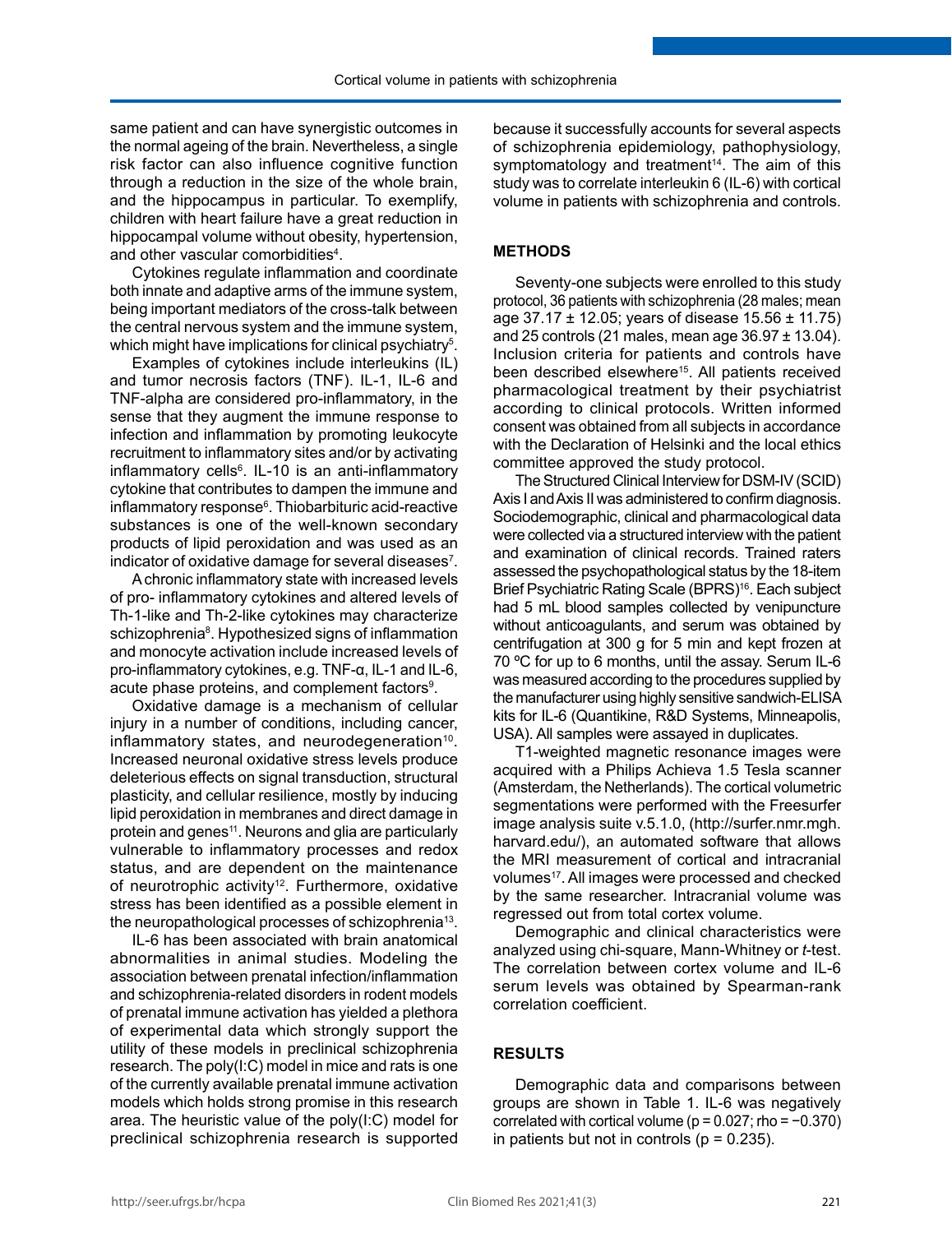|                                                      | Healthy controls $(n = 35)$ | <b>Patients with</b><br>schizophrenia (n = 36) | p-value             |
|------------------------------------------------------|-----------------------------|------------------------------------------------|---------------------|
| Gender (male/female)                                 | 21/14                       | 28/8                                           | 0.11 <sup>b</sup>   |
| Age <sup>a</sup>                                     | 36.97 (13.04)               | 37.17 (12.05)                                  | 0.94 <sup>c</sup>   |
| Years of education <sup>a</sup>                      | 10.86(2.54)                 | 10.42(3.16)                                    | 0.52 <sup>c</sup>   |
|                                                      | 475.62                      | 439.60                                         |                     |
| Cortical volume $(cm^3)^d$                           | (467.66-483.58)             | $(431.75 - 447.46)$                            | < 0.001             |
| $IL-6e$                                              | 7.51(1.43)                  | 6.99(1.99)                                     | $0.61$ <sup>f</sup> |
| Intracranial volume (cm <sup>3</sup> )               | 1587.86 (141.16)            | 1583.58 (166.27)                               | 0.91c               |
| Correlation of cortex volume and IL-6<br>$(pg/mL)^9$ | $-0.206$                    | $-0.370*$                                      |                     |

Table 1: Characteristics of healthy controls and patients with schizophrenia.

<sup>a</sup> Mean (standard deviation); <sup>b</sup> Chi-square; ° T-test; <sup>d</sup> ANCOVA with estimated mean (95% confidence interval). Covariates: age, years of education, and intracranial volume; <sup>e</sup> Median (interquartile range); <sup>f</sup> Mann-Whitney test; <sup>g</sup> Intracranial volume was regressed out from cortical volume. Spearman correlation (rho).

 $*$  p < 0.05

### **DISCUSSION**

In our study, we found a correlation between IL-6 and cortical volume in patients with schizophrenia. Increased pro-inflammatory tonus has been one theory for the gray matter loss in schizophrenia. Many studies highlight the importance of IL-6 as a protagonist in this inflammatory scenario, at least in acute phases<sup>5</sup>. There are some limitations in the present study. It is a cross-sectional study; longitudinal studies are needed to correlate inflammation to cortical volume. An important limitation of our study is that we did not correlate brain volumes and IL-6 levels with cigarette smokers, although cross-sectional brain imaging studies suggest that healthy subjects who smoke cigarettes show smaller gray matter volumes and/or densities in the prefrontal, anterior cingulate, occipital, and temporal cortices (including parahippocampal gyrus), thalamus, substantia nigra and cerebellum as compared to non-smokers<sup>18</sup>. Our results are in line with previous studies suggesting that chronic inflammatory activation in patients with schizophrenia could be one plausible mechanism that could contribute for the cortical volumetric decrease often seen in this population. However, this crosssectional study with a small number of patients does not allow us to establish causal relations.

## *Acknowledgment*

This study was supported by CAPES, FAPERGS and CNPq (Brazil).

### **REFERENCES**

- 1. Van Haren NE, Cahn W, Hulshoff Pol HE, Kahn RS. The course of brain abnormalities in schizophrenia: can we slow the progression? *J Psychopharmacol*. 2012;26(5 suppl):8-14.
- 2. Andreasen NC, Nopoulos P, Magnotta V, Pierson R, Ziebell S, Ho BC. Progressive brain change in schizophrenia: a prospective longitudinal study of first-episode schizophrenia. *Biol Psychiatry*. 2011;70(7):672-9.
- 3. Mathalon DH, Sullivan EV, Lim KO, Pfefferbaum A. Progressive brain volume changes and the clinical course of schizophrenia in men: a longitudinal magnetic resonance imaging study. *Arch Gen Psychiatry.* 2001;58(2):148-57.
- 4. Fotuhi M, Do D, Jack C. Modifiable factors that alter the size of the hippocampus with ageing. *Nat Rev Neurol*. 2012;13;8(4):189-202.
- 5. Pedrini M, Massuda R, Fries GR, Pasquali MAB, Schnorr CE, Moreira JCF, et al. Similarities in serum oxidative stress markers and inflammatory cytokines in patients with overt schizophrenia at early and late stages of chronicity. *J Psychiatr Res*. 2012;46(6):819-24.
- 6. Potvin S, Stip E, Sepehry AA, Gendron A, Bah R, Kouassi E. Inflammatory cytokine alterations in schizophrenia: a systematic quantitative review. *Biol Psychiatry*. 2008;63(8):801-8.
- 7. Huang TL, Liou CW, Lin TK. Serum thiobarbituric acid-reactive substances and free thiol levels in schizophrenia patients: effects of antipsychotic drugs. *Psychiatry Res*. 2010;177(1-2):18-21.
- 8. Miller BJ, Buckley P, Seabolt W, Mellor A, Kirkpatrick B. Metaanalysis of cytokine alterations in schizophrenia: clinical status and antipsychotic effects. *Biol Psychiatry*. 2011;70(7):663-71.
- 9. Mayilyan KR, Arnold JN, Presanis JS, Soghoyan AF, Sim RB. Increased complement classical and mannanbinding lectin pathway activities in schizophrenia. *Neurosci Lett*. 2006;404(3):336-41.